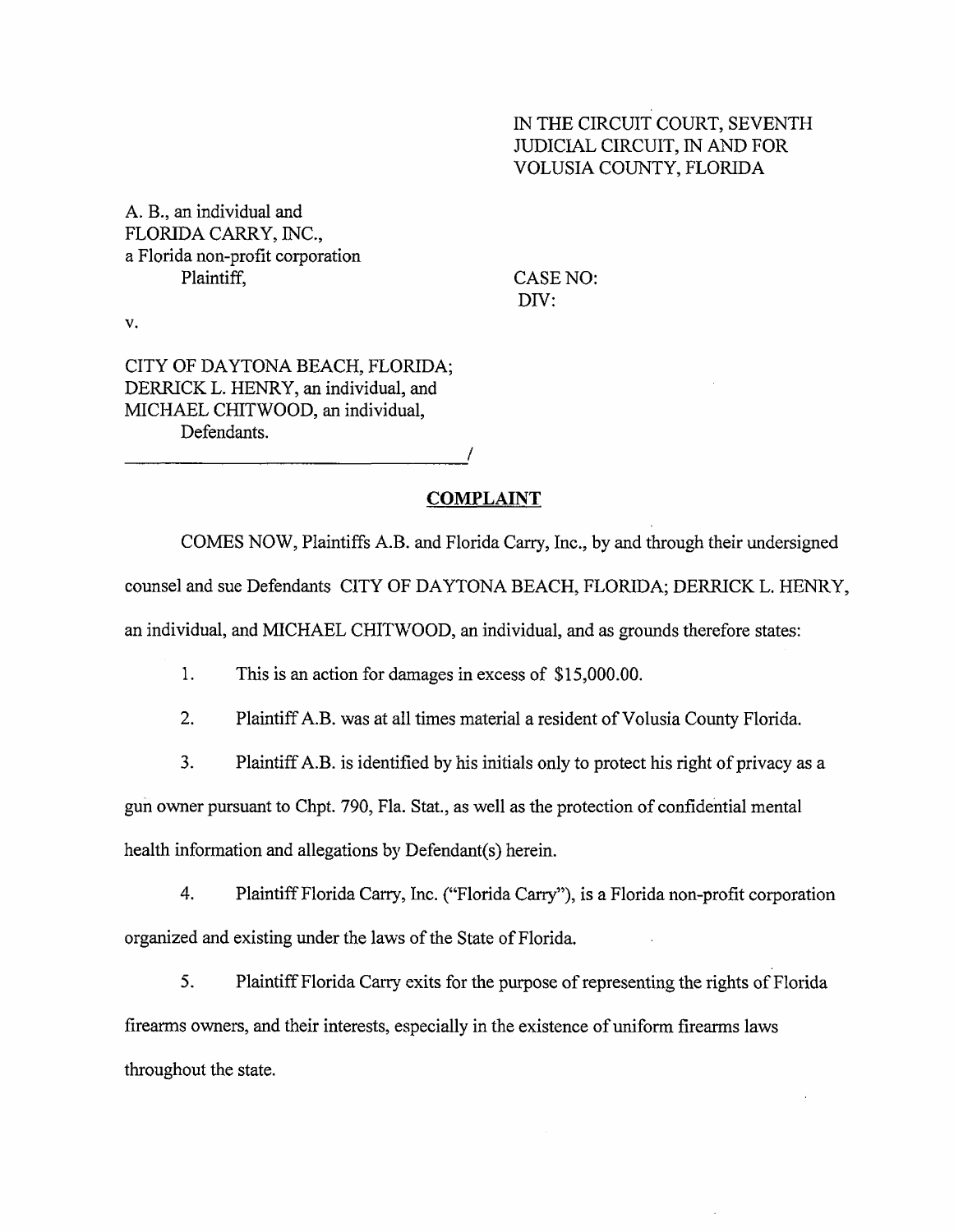6. Plaintiff Florida Carry has statutory authority pursuant to Sec. 790.33, as an organization representing the rights of firearms owners to bring actions for violations of Sec. 790.33 by entities and individuals.

7. Defendant City of Daytona Beach, Florida, is a municipality organized and existing under the laws of the State of Florida.

8. Defendant Derrick L. Henry is the mayor of the City of Daytona Beach, Florida, and the elected local government official and person under whose jurisdiction and authority the acts complained of occurred.

9. Defendant Michael Chitwood, is the appointed agency head of an administrative department known as the Daytona Beach Police Department, and is an agency head and person under whose jurisdiction and authority the acts complained of occurred.

10. The statute on which this action is brought specifically provides for cause of action against both the agency and the head of the agency, and any person who are alleged to have violated the statute at issue.

11. On or about 23/24 December 2012 in the late evening and early morning hours of the respective dates, A.B., a combat veteran sought assistance from a veteran's assistance hotline. The hotline requested that the Daytona Beach Police Department respond to Plaintiff's home and make contact with Plaintiff.

12. On or about 24 December 2012, officers of the Daytona Beach Police Department, acting as agents of Defendants seized from Plaintiff s home multiple firearms, weapons and other personal property without the consent of Plaintiff. A complete list of the items seized is attached as Exhibit A.

13. The estimated value of the property unlawfully held is \$20,000.00.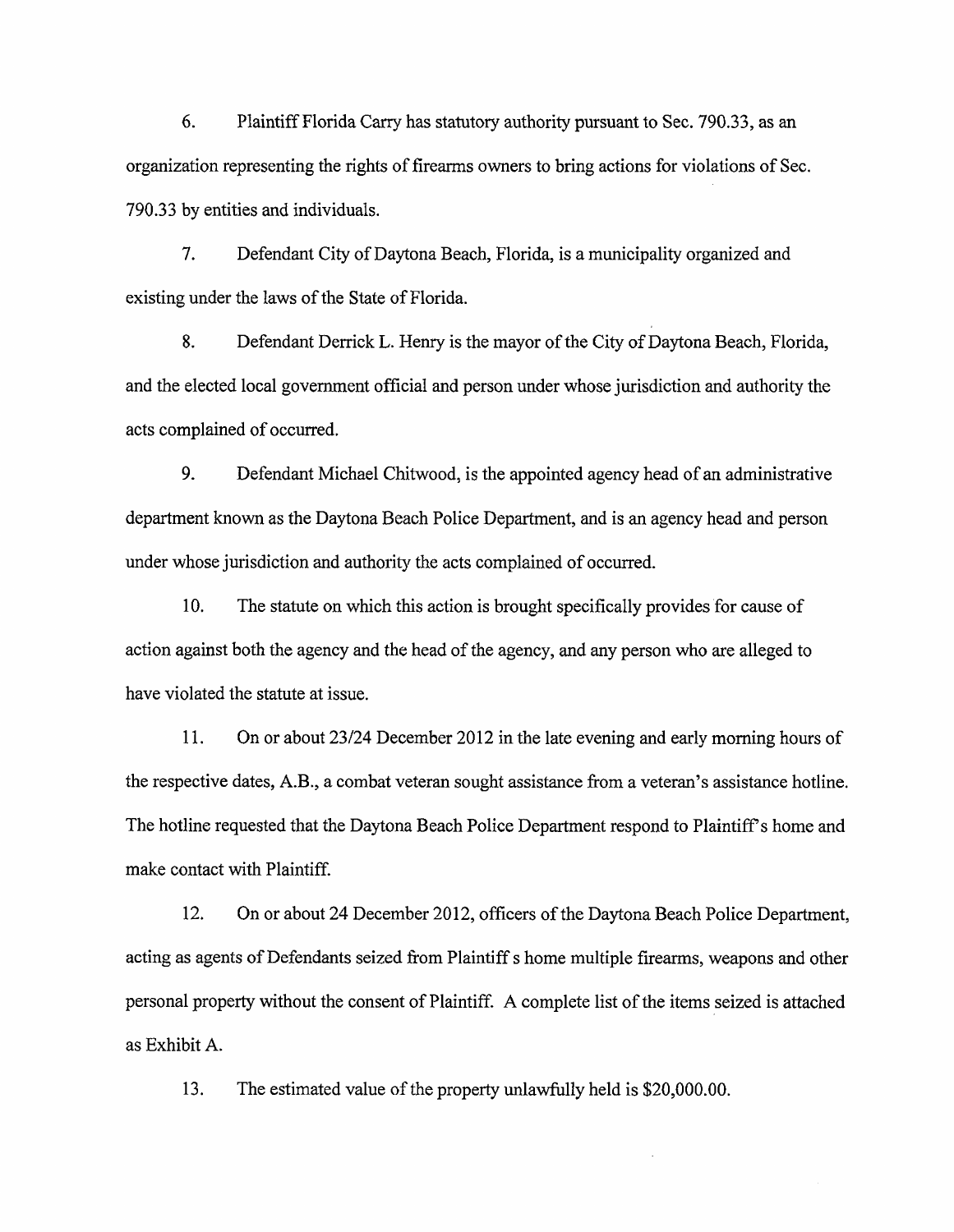14. Plaintiff A.B. is the owner of the property by purchase and was lawfully in possession of the property at the time it was seized. Ownership of the firearms is not based on any written instrument or registration as the keeping of any registration records of a firearms ownership is a felony in the state of Florida. Plaintiff A.B. is unable to locate further proof of ownership of other items seized at this time.

15. The seizure was allegedly based solely on the Plaintiff A.B. being detained pursuant to Florida's Baker Act mental health law.

16. Subsequent to the seizure, Plaintiff A.B. was informed by representatives of Defendants that the firearms and other items would be returned in accordance with Sec. 790.17 Fla. Stat., and that he needed to obtain additional affidavits from others, including additional mental health professionals before his property would be returned.

17. Upon obtaining the requested documents, Plaintiff A.B. was informed that the return of his property would require a court order.

18. Nothing in Florida law requires a Court order or any proof of sound mind for the return of firearms seized pursuant to an involuntary mental health evaluation.

19. Plaintiff A.B. has not been adjudicated mentally defective as defined in Sec. 790.065, nor has any court or doctor found Plaintiff to be of "unsound mind," a term not defined by Florida statutes or any court case, other than as a person unable to care for themselves.

20. Plaintiff A.B. handles his own affairs on a day to day basis.

21. Defendants have not filed any action or taken any other steps to have Plaintiff A.B. declared mentally defective.

22. The Defendants have enacted a policy or procedure to require documentation and/or a court order prior to returning firearms seized from a person who has been detained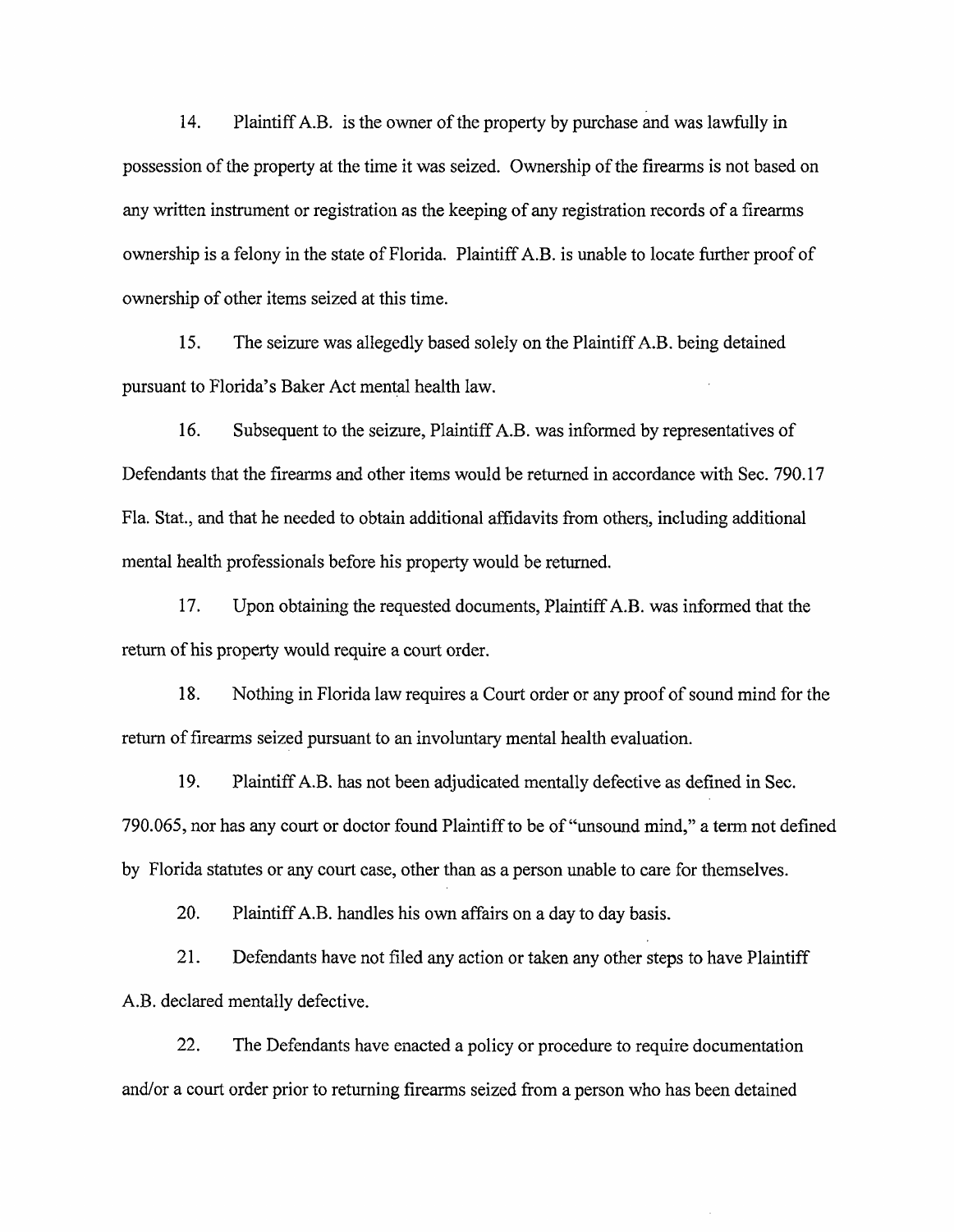pursuant to Florida's Baker Act law.

23. Defendants have created a policy or rule to require Plaintiffs and others similarly situated to file a complaint for replevin and obtain a writ of replevin prior to releasing firearms seized from persons Baker Acted, and in other circumstances where there is no crime.

24. Alternatively, Defendant has required citizens to provide access to the citizen's protected mental health records, and/ or letters from mental health professionals stating that the citizen is of sound mind, prior to the return of any seized firearms.

25. The Florida legislature has preempted the entire field of the regulation of the field of firearms, "including the purchase, sale, transfer, taxation, manufacture, ownership, possession, storage, and transportation thereof, to the exclusion of all existing and future county, city, town, or municipal ordinances or any administrative regulations or rules adopted by local or state government relating thereto." Sec. 790.33, Fla. Stat.

26. Sec. 790.33, Fla. Stat., prohibits any entity, whether state agency, city, county or other public entity from establishing any rule, regulation or policy regarding firearms by "enacting or causing to be enforced any local ordinance or administrative rule or regulation impinging upon such exclusive occupation of the field" of firearms.

27. Sec. 790.33, Fla. Stat., provides for a private right of action by an individual against any agency that violates the provisions of Sec. 790.33, Fla. Stat., along with a right of action against the head of the agency or any person.

28. Plaintiff A.B.'s property is being unlawfully held and detained by the City of Daytona Beach, Defendants Henry and Chitwood, through the actions of their agents and employees and its police department.

29. The Plaintiffs have agreed to pay a fee to the undersigned firm for representation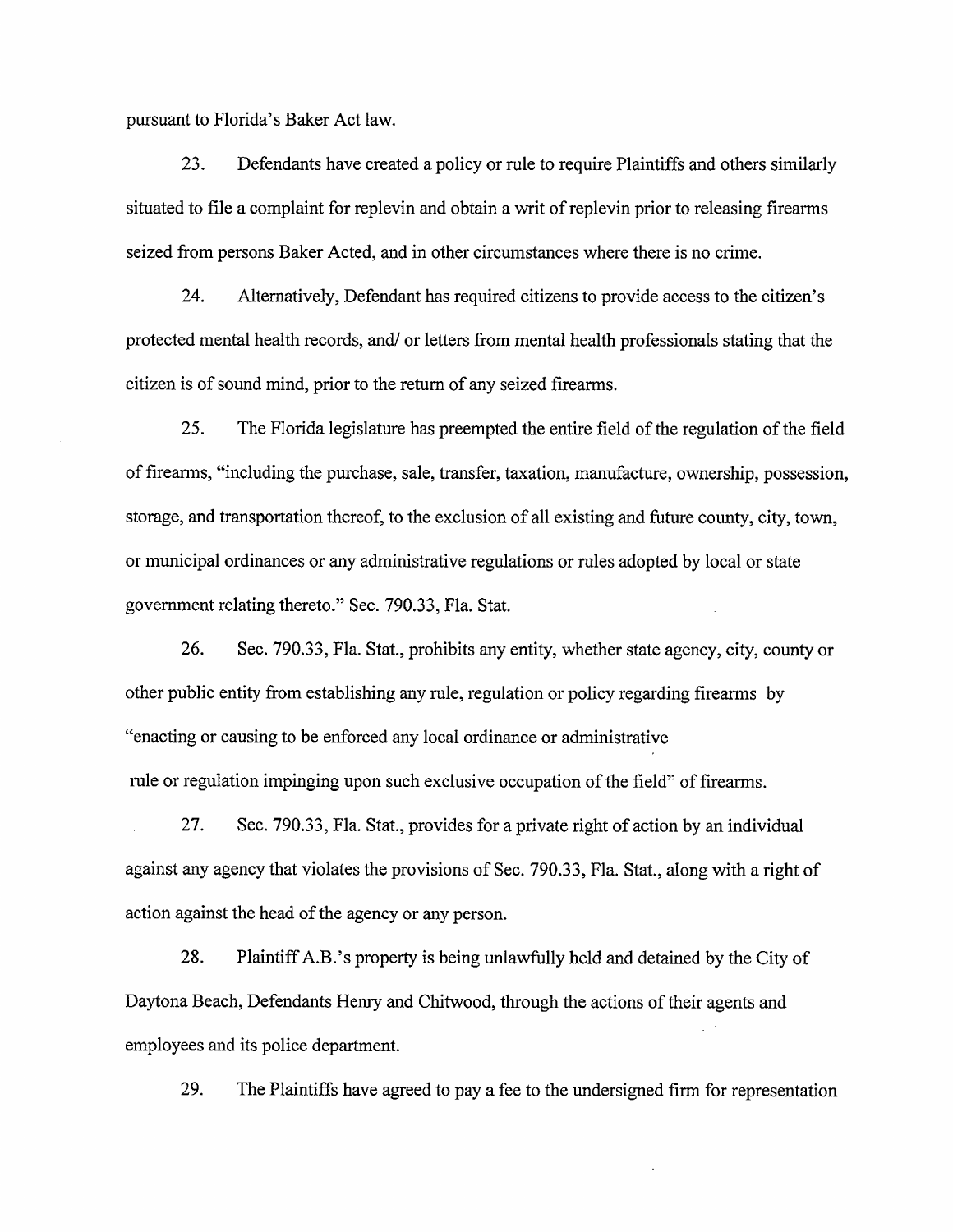in this matter, and has incurred court costs.

### COUNT 1- REPLEVIN-Plaintiff A.B. Only

Plaintiff A.B. re-alleges paragraphs 1 through 29 as if set forth in full and further alleges:

30. Plaintiff is entitled to possession of the firearms and other property seized by Defendants.

31. Defendants are holding Plaintiff's property without lawful authority.

32. Plaintiff has requested the return of the firearms and other property.

33. Defendants have refused to return the firearms and other property.

34. The firearms and other property were not taken for any lawful tax, assessment, fine, execution, or attachment against the property of the Plaintiff.

35. The sole legal basis for the initial seizure claimed by Defendants no longer exists, and any continued possession by the Defendants is not based on any lawful claim.

WHEREFORE, Plaintiff seeks a writ of replevin ordering the return of the firearms, costs of this action, and all other relief deemed just and equitable by this Court.

### COUNT 2- VIOLATION OF SEC. 790.33, Fla. Stat.

Plaintiffs re-alleges paragraphs 1 through 29 as if set forth in full and further allege:

36. Defendants have a policy of not returning firearms seized from Baker Act patients except pursuant to Court order as shown by the fact that Defendants have and use forms for persons similar to the Plaintiff that they must complete and file and obtain a writ of replevin in order to obtain return of their firearms.

37. Defendant City of Daytona Beach continues to Hold Plaintiff A.B.'s firearms without legal basis and refuses to return the same.

38. As the elected mayor of the City of Daytona Beach, Florida, Defendant Henry is

 $\mathbf{I}$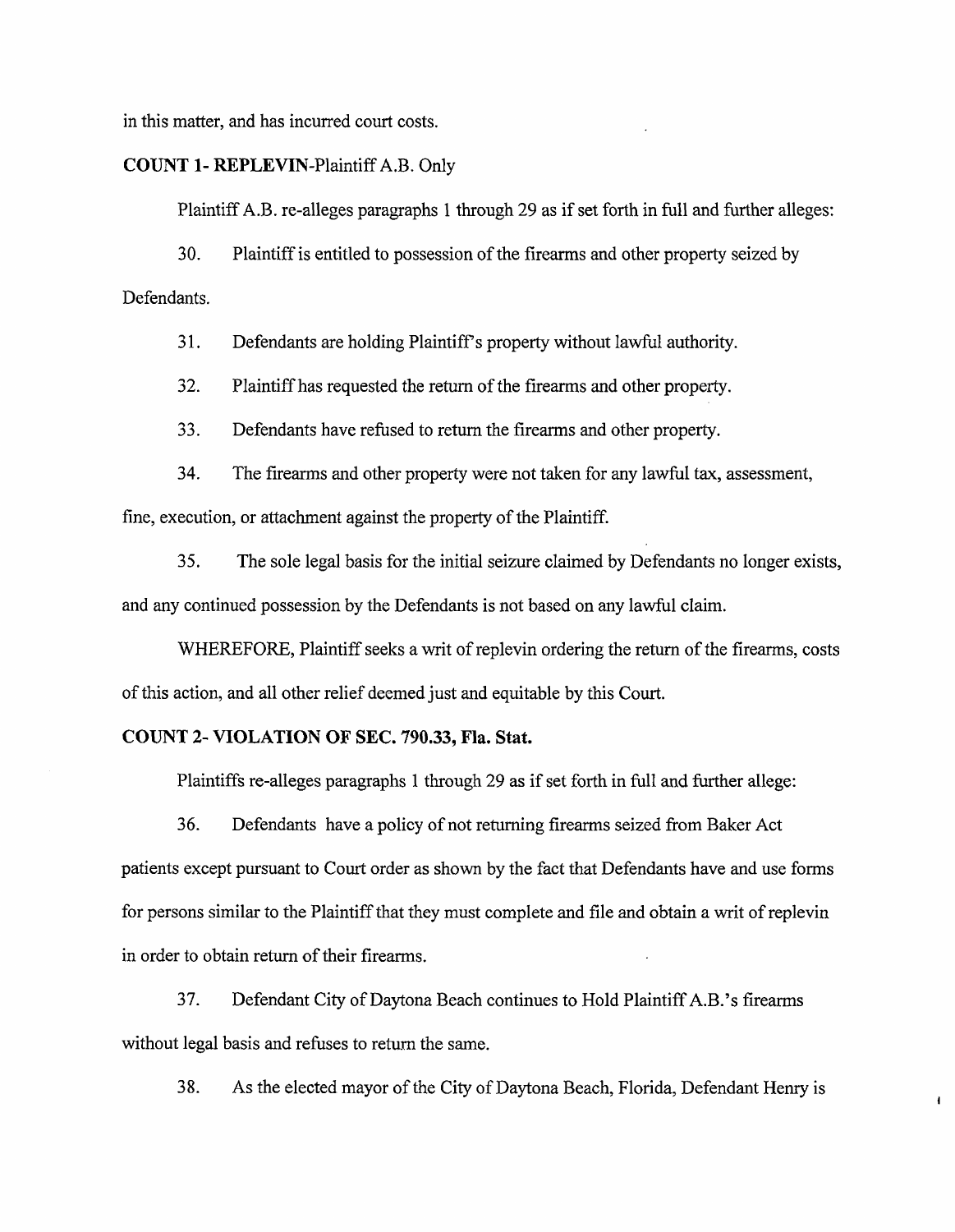the elected official responsible for the illegal rules or policies enacted and enforced in violation of Sec. 790.33 Fla. Stat., and individually, bears ultimate responsibility for the actions, rules and policies of his agents, the officers of the Daytona Beach Police Department.

39. As the appointed head of the Daytona Beach Police Department, Defendant Chitwood, is the agency head over the department of the city of Daytona Beach, Florida, which is unlawfully holding and refusing to return Plaintiff's property.

40. Defendants' illegal rules, policies and procedures violate the rights of all lawful firearm owners who possess firearms in Volusia County.

41. Defendants' illegal rules, policies and procedures violate the language and intent of Sec. 790.33, Fla. Stat, by impairing the uniformity of firearms laws throughout the state.

42. Defendants' policy is not supported by any legal authority under Florida law.

43. Defendants' policy was ruled improper by the Attorney General in Florida Attorney General Opinion 2009-04.

44. Defendants' policy is a rule, regulation or policy, within the meaning of Sec. 790.33, Fla. Stat.

45. Defendants have enacted their policy despite the clear prohibition on such policies in Sec. 790.33, Fla. Stat.

46. Nothing in Sec. 790.17. Fla. Stat, requires Plaintiffs or their members to prove to any person or Court that they is of sound mind to possess a firearm.

47. Florida Law provides a procedure to declare a person to be mentally defective and therefore prohibited from possessing firearms.

48. Defendants' violation of Sec. 790.33 is willful and knowing.

49. Sec. 790.33 provides for statutory fine of \$5000.00 and actual damages.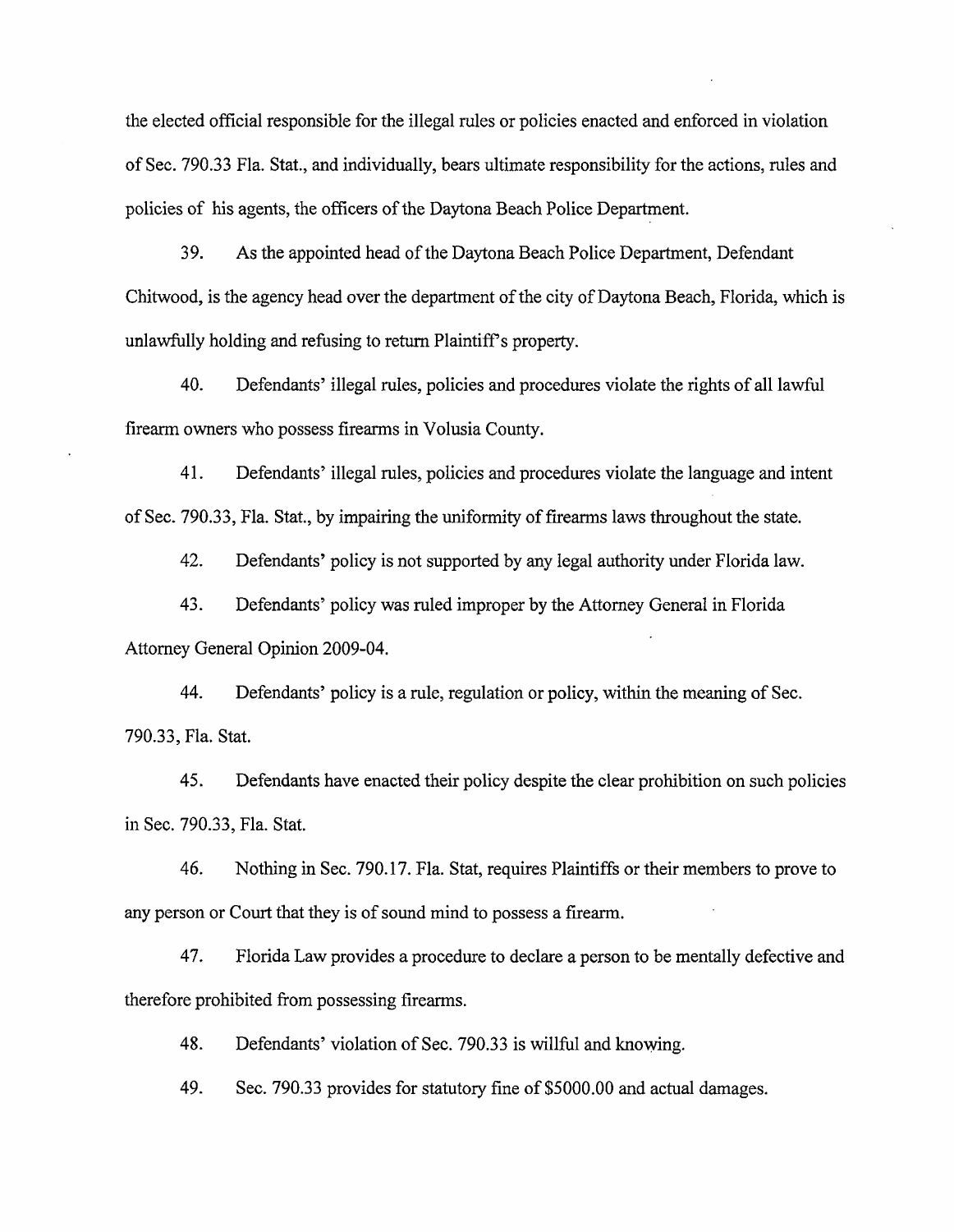50. In addition to the statutory fine, Plaintiff A.B. has suffered actual damages by the deprivation of his property rights and constitutional right to bear arms under the United States and Florida Constitutions.

51. Plaintiff A.B. has been denied his Second Amendment right to bear arms by the loss of the firearms seized.

52. Plaintiff A.B. has been denied his Fifth Amendment right by being deprived of his property without due process.

53. Plaintiff A.B. has been damaged by the loss of use of his property due to the Defendant's unlawful detention of the Plaintiff's property.

54. Sec. 790.33 provides for the issuance of an injunction to prevent continued violation of illegal policies or rules.

55. Plaintiff Florida Carry, on behalf of its members, has an interest in uniform firearm laws throughout the state of Florida, and in preventing illegal policies, rules or regulations by individuals and entities in violation of Sec. 790.33, Fla. Stat.

56. Florida Cany, seeks nominal damages of \$1.00 each, on behalf of all residents of Volusia County who hold Concealed Weapons Firearms Licenses, who have been or may have been subject to the enactment of unlawful rules, regulations or policies in violation of Florida law by the Defendant's herein for bringing this case to enforce the terms of Sec. 790.33, Fla. Stat. By private right of action as allowed by statute.

57. Plaintiffs are entitled to an award of attorney's fees pursuant to Sec. 790.33(3)(f)(l).

WHEREFORE, Plaintiffs requests:

a. ajudgment finding Defendant has violated Sec 790.33, Fla. Stat,;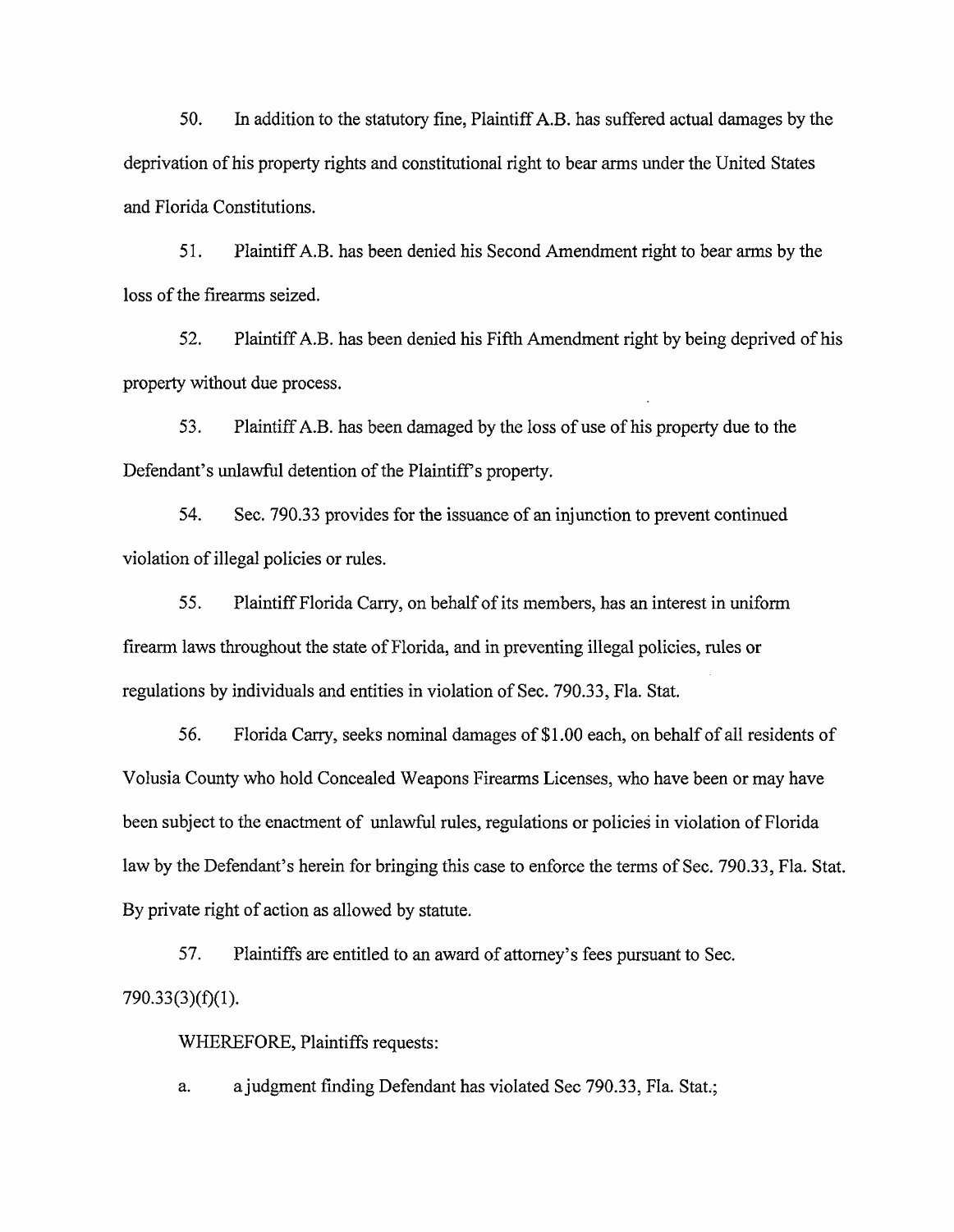b. an injunction prohibiting Defendant from continuing to enforce any policy contrary to the provisions of Sec. 790.33;

c. ordering the return of Plaintiff A.B. 's property without further restrictions or obligations;

d. reserving jurisdiction to award additional damages for any damage to the property of A.B. while in the possession of Defendant

e. an award of statutory fine plus nominal damages of \$ 1.00 each on behalf of each resident of Volusia County who holds a Concealed Weapons Firearms License issued by the State of Florida, to Florida Carry for bringing this enforcement action; and

f. awarding Plaintiff A.B. the statutory fine and actual damages to property and loss of use and violation of constitutional rights, as well as costs, attorneys fees and all other relief deemed just and equitable.

Plaintiffs demand trial by jury on all issues so triable.

Dated this  $\angle^ 2$  day of May 2013

/s/ Eric J. Friday FLETCHER & PHILLIPS Eric J. Friday, Esquire 541 East Monroe St., Suite 1 Jacksonville, Florida 32202 (904) 353-7733, Fax 353-8255 Florida Bar No. 797901 Primary: [familvlaw@fletcherandphillips.com](mailto:familvlaw@fletcherandphillips.com) Secondary:  $effiday@fletcherandphilips.com$ 

Melody Lankford, Esq. 5977 Herron Pond Dr. Port Orange, FL 32128-7219 Phone: 850-264-7004 Mlankford@lankfordlawfirm. com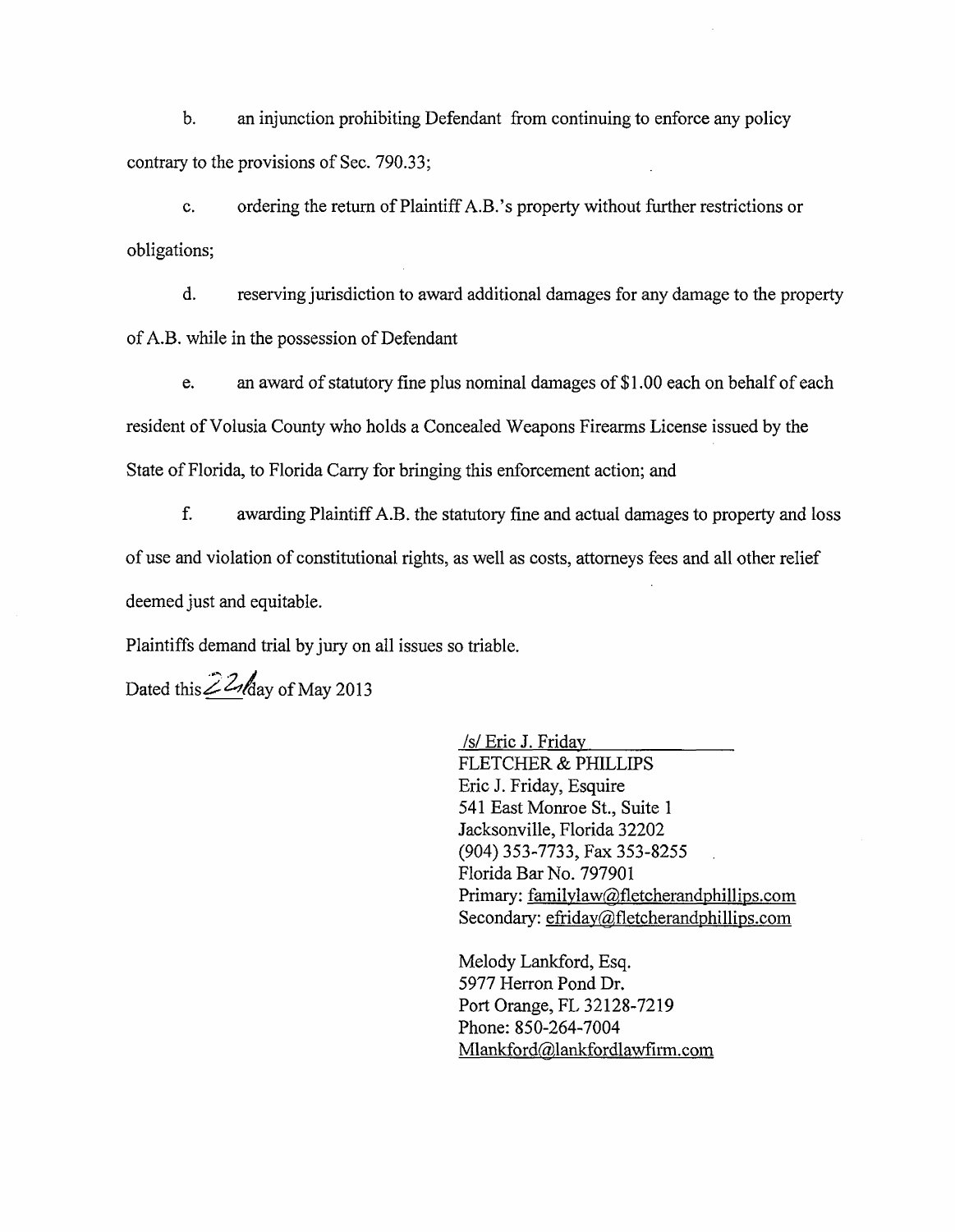## **EXHIBIT A:**

# **Items Seized**

### Handguns:

- Springfield XD 9mm
- Uberti Single Action Revolver .45LC  $\blacksquare$
- Uberti Single Action Revolver .45LC  $\blacksquare$
- Heritage Rough Rider Revolver .22LR  $\overline{\phantom{a}}$
- Derringer .22LR
- KelTec 9mm
- Sig Mosquito .22LR
- S&W Bodyguard .380

### Rifles:

- Winchester Bolt Action .270  $\blacksquare$
- Weatherby Bolt Action .308  $\mathbf{r}$
- Japanese Ariska  $\mathbb{L}^{\mathbb{N}}$
- Lee Enfield Bolt Action .303 British  $\blacksquare$
- Ruger10/22.22LR
- Savage Semi-Auto .22LR
- AR .223  $\Box$

#### Other:

- Hoyt Compound Bow with quiver and 8 arrows with target points on them  $\mathcal{L}_{\mathcal{A}}$
- Crossbow with quiver with 6 bolts with target points on them
- Over/Under shotgun 12 gauge